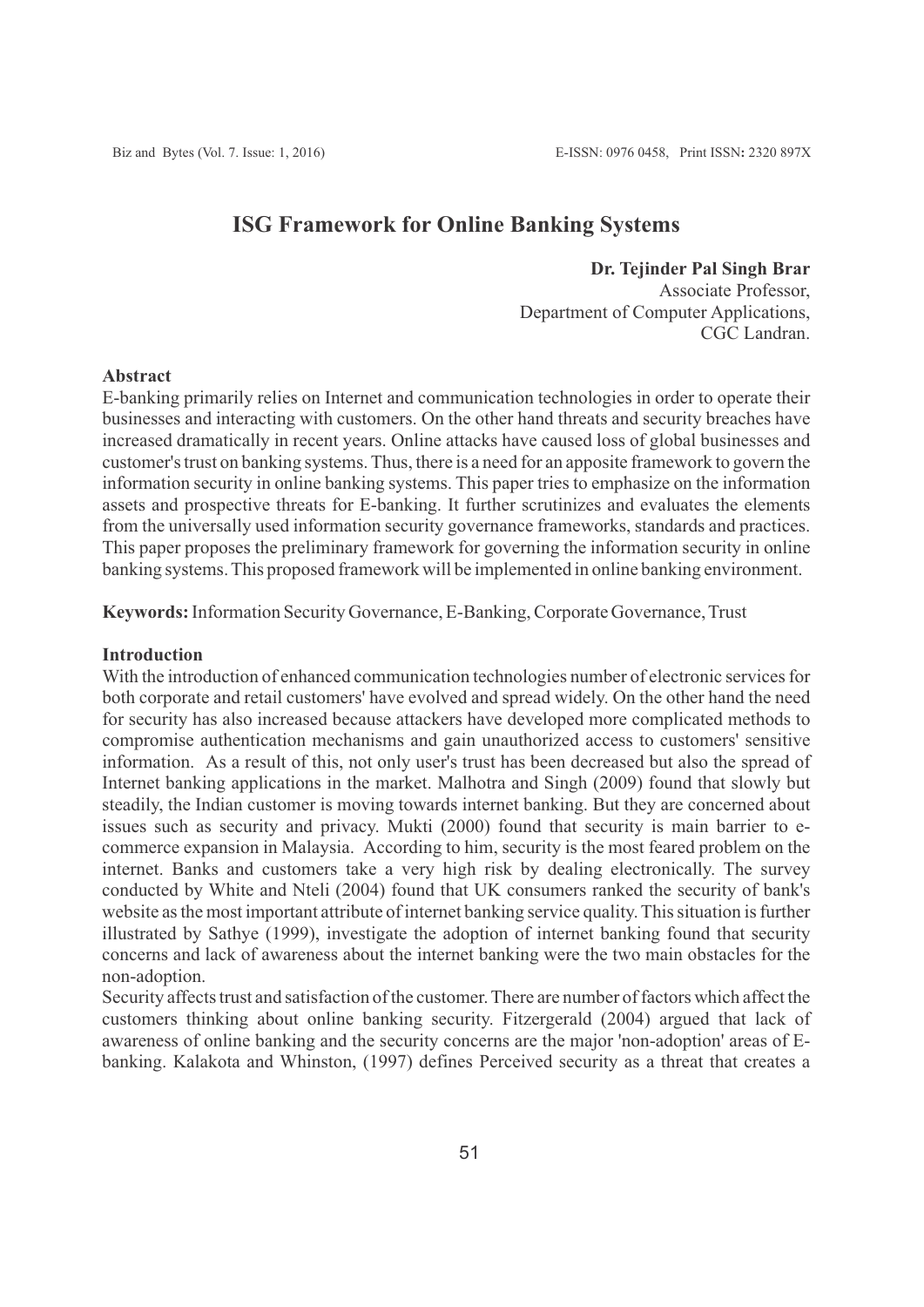circumstance or condition, with the potential to cause economic hardship to data or network resources in the form of destruction, disclosures, and modification of data, denial of service, and/or fraud, waste and abuse. According to Aladwani (2001), future challenges for the adoption of E-banking are internet security, consumers' privacy, bank's reputation and online banking regulations. Author further found that customers ranked privacy and internet security as the most important future challenges.

According to the white paper published by Symantec co. malicious applications that steal financial account information have increased dramatically over the last few years, resulting in a direct loss of hard currency as well as loss of trust. Dixit and Dutta (2010) insist that banks needs to increase the level of trust between banks' website and customers. According to Alnsour and Hyari (2011) trust has a significant and positive effect on ease of use. The more a user trusted the bank and its website, the higher their belief that online banking is easy. Higher levels of security may make online banking more useful. Bala et al. (2011); Viega and McGraw (2001) suggests developers have to incorporate security during the development process itself in order to produce software assurance systems, since the existence of flaws at the design or coding stage of the development process can open web applications to a wide range of attacks. Lin and Vardharajan (2006) and Tat et al. (2008) confirmed the influence of trust on risk perception and consumer attitudes towards internet banking. Tendency to trust is a determinant not only for interpersonal relationships but also for trust in technological systems.

Karimi (2014) describes a security lapse related to credit and debit card transactions; about 105,000 credit card and debit card transactions were compromised in data breach. Finkle and Henry (2013) found that Target Corp (TGT.N) which is one of the biggest retailers in U.S. attacked by hackers in November 2013 which lasts for 19 days. This attack compromised up to 40 million credit cards and debit cards also managed to steal encrypted personal identification numbers (PINs) that makes it the second-largest data breach in U.S. retail history. The online fraud/attacks that have been reported around the globe over the last 2 years are related to poor or simplistic authentication practices. In spite of innovation in security technologies, fraudsters still manage to breach banks' resistance from time to time.

Nearly 80% of U.S. banks think that malware on their customers' PC is a top security risk. Indeed this seems justified because U.S. consumers lost over US\$ 2 billion and 1.3 million PCs to malware in 2010, Dinesh (2011). The top spot of weak authentication is taken by password which is the most prevalent and weak form of authentication because it is very easy to steal, Kitten (2014). While analyzing Indian scenario of cyber attacks, Bipindra (2014) in his report highlight the incident when Defense Research and Development Organization's (DRDO) computers were hacked by Chinese hackers. Kumar (2014), also states that 3,000 internet connections of the defense ministry and the air force communication centre have been compromised and also vulnerable to Domain Name System (DNS) exploitation attacks. While taking note on state-wise scenario, NCRB (2013) reported 4,356 cases were registered under IT Act during the year 2013 as compared to 2,876 cases during 2012, thus showing an increase of 51.5% in 2013 over 2012.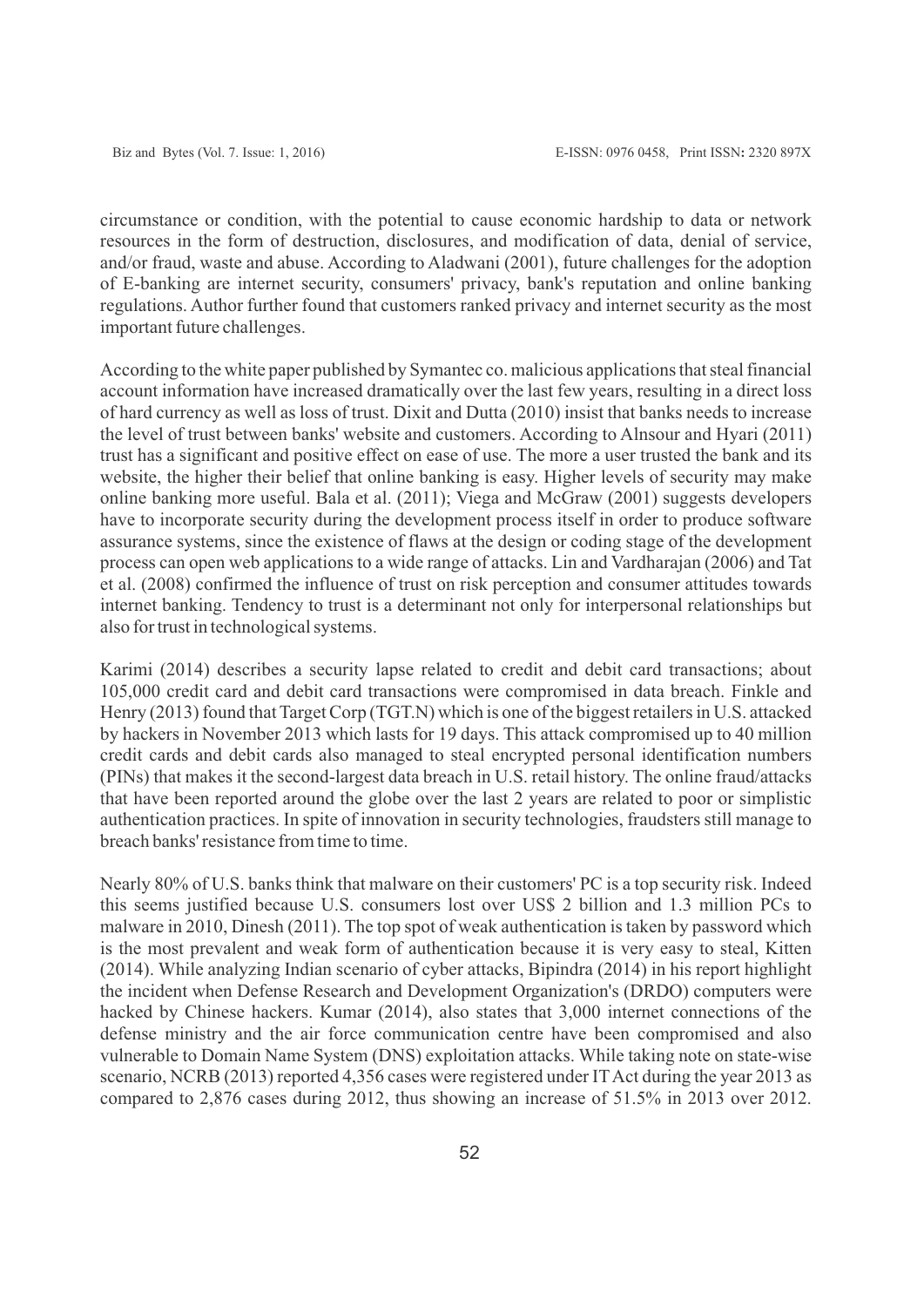Similarly, according to Gurung (2014) there is an increase in the cyber crime by 51%, the cases related to cyber crime that was filled in the year 2013 was 4356 and this year it is increased by 51 percent in comparison to previous year.

## **Role of Information Security Governance (ISG) in Banking**

There are number of definitions on information security governance but there is lack of consensus in the definition of Information Security governance (Rastogi and Von Solms, 2006). Harris (2006) summarized that information security governance ensure security is carried out to meet an organization's specific needs. It requires organizational structure, roles and responsibilities, performance measurement, defined tasks and oversight mechanisms.

The identification of the information assets of the company is critical for success of information security in companies. Kurt and Tentra (2004) categorize the information assets to be protected in the banking industry into four items i.e. insider information, client information, client information and balance information and transaction information.

# **Information Security Governance Framework**

Rastogi and von Solms (2006) describe that information security governance consists of structures, relationships and processes. There are various information security governance frameworks which have been widely used such as FFIEC, PCI, COBIT, ISO 27002, IISA, CGTF and CISWG. Holmquist (2008) suggests that there are several choices of information security governance frameworks applicable to banking industry such as FFIEC, COBIT, ISO 27002 and PCI data security standard. Based on this suggestion, we further look into the information security governance framework approach based on ISO 27002*,* COBIT and FFIEC. Table 1.1 shows brief description to each framework.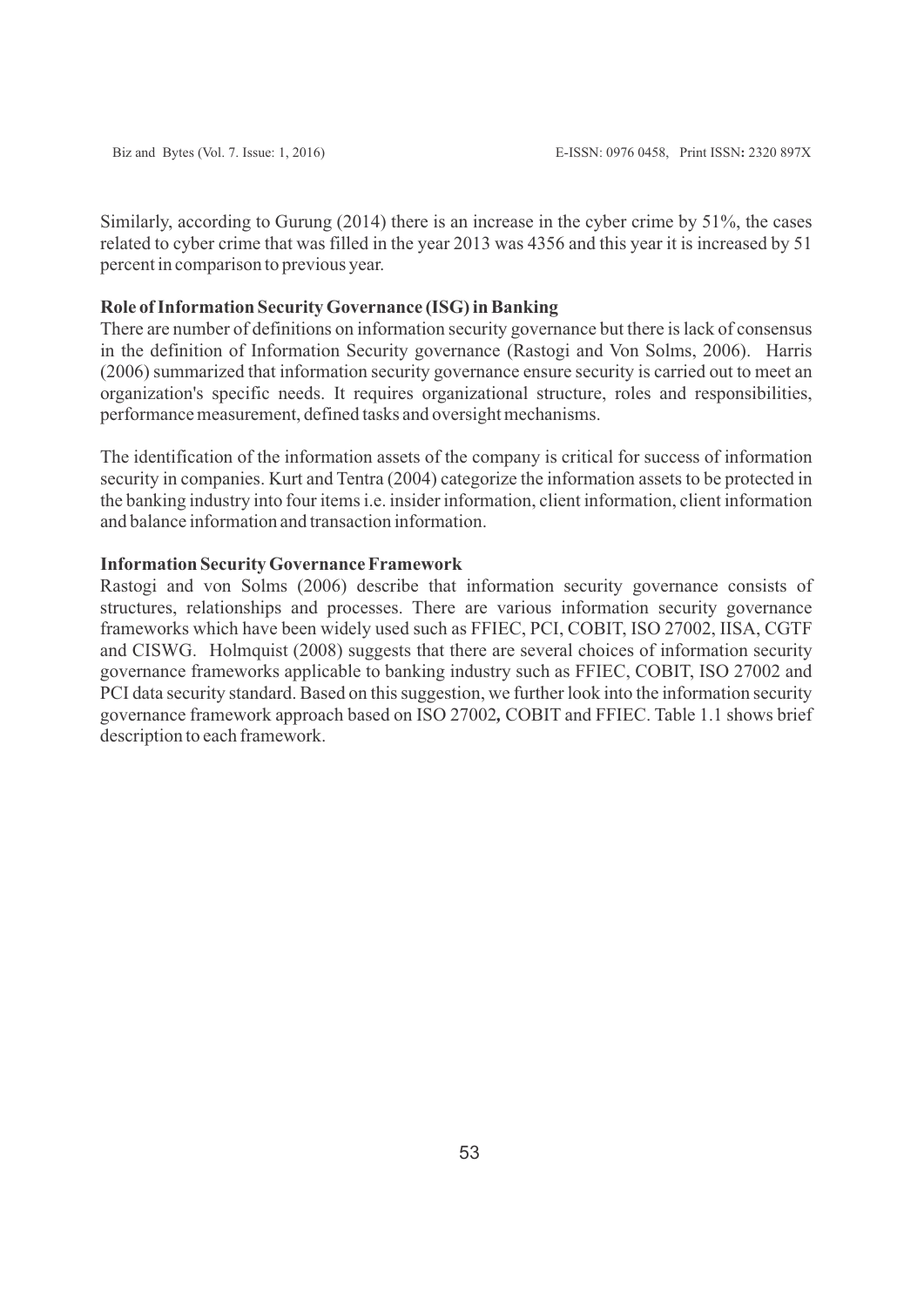|  |  | Table 1.1: Description of different security governance frameworks |
|--|--|--------------------------------------------------------------------|
|--|--|--------------------------------------------------------------------|

| <b>Item</b>  | <b>Description</b>                                                  |  |  |  |
|--------------|---------------------------------------------------------------------|--|--|--|
|              | The International Organization for Standarization (ISO) is "the     |  |  |  |
|              | world's largest developer and publisher of international standards  |  |  |  |
|              | in a wide area of subjects including information security           |  |  |  |
| <b>ISO</b>   | management systems and practices. The ISO 27002 (2006)              |  |  |  |
| 27002        | standard, formally The ISO 17799 (2005) standard, is an industry    |  |  |  |
|              | benchmark code of practice for information security practice". IT   |  |  |  |
|              | outlines 11 control mechanisms and 130 security controls. The       |  |  |  |
|              | standard establishes guidelines and general principles for          |  |  |  |
|              | "initiating, implementing, maintaining, and improving               |  |  |  |
|              | information security management within an organization".            |  |  |  |
|              | Control Objectives for Information and related Technology           |  |  |  |
|              | (COBIT) is developed by The Information Systems Audit and           |  |  |  |
| <b>COBIT</b> | Control Association & Foundation (ISACAF) to provide                |  |  |  |
|              | management and business process owners with an IT governance        |  |  |  |
|              | model to help understand and manage the risks associated with       |  |  |  |
|              | IT. COBIT consists of four main components namely, plan and         |  |  |  |
|              | organize, acquire and implement, deliver and support, and finally   |  |  |  |
|              | monitor and evaluate.                                               |  |  |  |
| <b>FFIEC</b> | The Federal Financial Institutions Examination Council (FFIEC)      |  |  |  |
|              | was established in 1979. It was given the authority to prescribe    |  |  |  |
|              | uniform principles, standards, and report forms for the federal     |  |  |  |
|              | examination of financial institutions. The FFIEC publication:       |  |  |  |
|              | "Information Security ITExamination Handbook" is used by            |  |  |  |
|              | federal examiners auditing the operations of financial institutions |  |  |  |
|              | for compliance with their obligations. FFIEC's October 2005         |  |  |  |
|              | "Authentication in an Internet Banking Environment" guidance        |  |  |  |
|              | will be part of that handbook.                                      |  |  |  |

Source: Developed by the researchers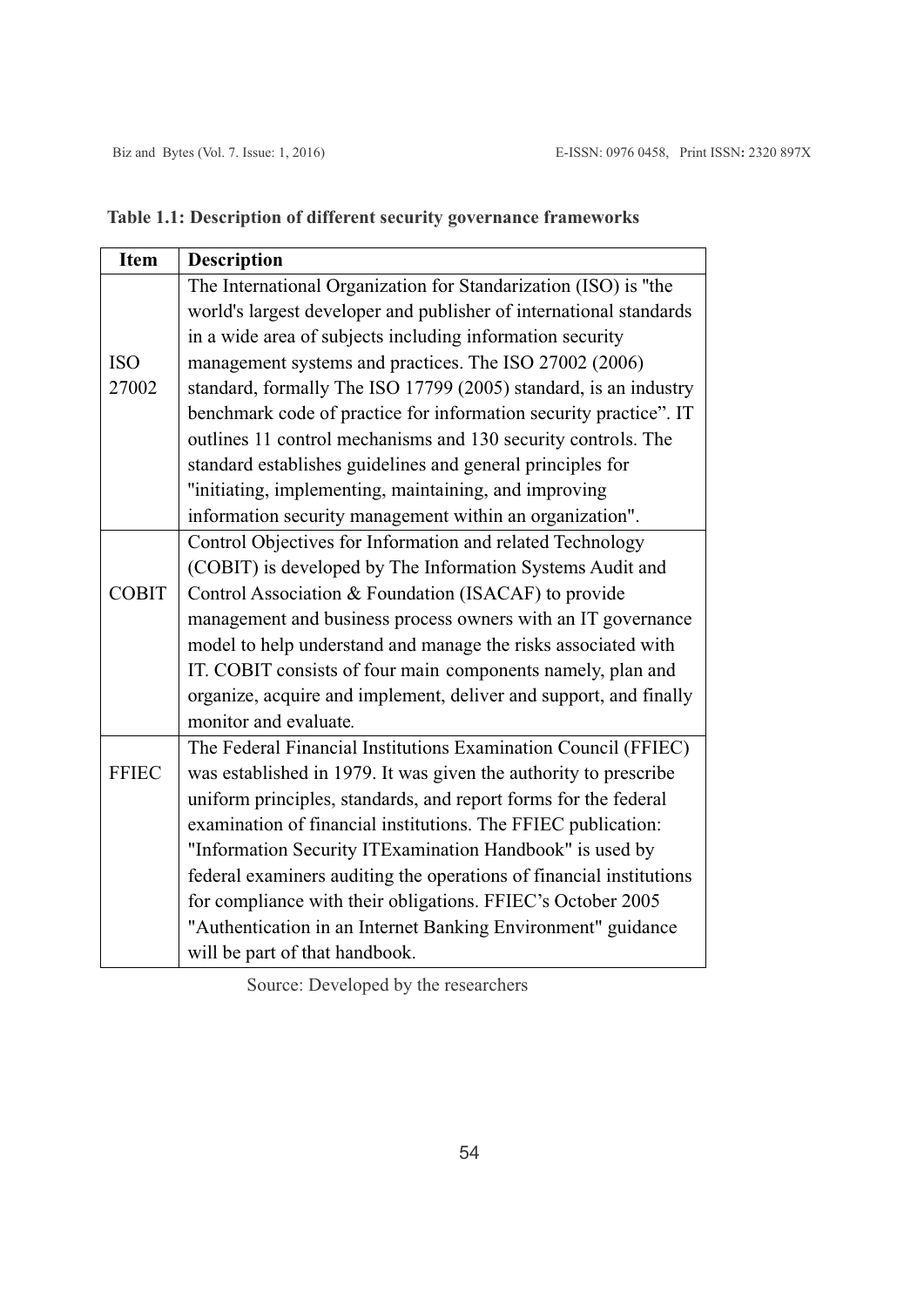In order to define and construct a new information security governance framework for banking table 1.2 provides the different components and compares the commonly used approaches to information security governance frameworks. It is found that the design of business oriented information security can only originate from an information strategy that is in agreement with the business strategy. Table 1.2 shows that corporate governance, ethical conduct, trust, and auditor security program are not included in many other frameworks, although all four components are considered as important components number of researchers [Flowerday and Von Solms, (2006); Allen and Westby, (2007)] when governing information security in an organization. It is important to note that not one of the frameworks cover all information security governance components.

| <b>ISG</b> components                 | ISO<br>27002                                    | <b>COBI</b><br>т | <b>FFIEC</b> |  |  |
|---------------------------------------|-------------------------------------------------|------------------|--------------|--|--|
| Information security strategy         | x                                               | ✔                | X            |  |  |
| Leadership and sponsorships           | ✓                                               | ✔                | ✓            |  |  |
| Security return on investment         | x                                               | ✔                | x            |  |  |
| Security metric and                   | x                                               | ✔                | x            |  |  |
| measurement                           |                                                 |                  |              |  |  |
| Corporate governance                  | x                                               | x                | ✓            |  |  |
| <b>Internal and External Auditor</b>  | x                                               | x                | x            |  |  |
| <b>Information Security Program</b>   |                                                 |                  |              |  |  |
| Security program organization         | ✓                                               | ✔                | ✔            |  |  |
| Security policies, procedure, best    |                                                 |                  |              |  |  |
| practice, standards, and              | ✓                                               | ✔                | ✓            |  |  |
| guidelines                            |                                                 |                  |              |  |  |
| Compliance                            | ✓                                               | ✔                | ✓            |  |  |
| Monitoring and auditing               | ✓                                               | ✓                | ✓            |  |  |
| Legal and regulatory                  | ✓                                               | ✓                | ✓            |  |  |
| User awareness, education and         | ✓                                               | ✔                | x            |  |  |
| training                              |                                                 |                  |              |  |  |
| Ethical values and conduct            | X                                               | x                | $\bf{x}$     |  |  |
| Privacy                               | $\mathbf{x}$                                    | x                | $\bf{x}$     |  |  |
| Trust                                 | X                                               | x                | X            |  |  |
| Certification against a standard      | ✓                                               | ✔                | x            |  |  |
| Risk management and<br>✓              |                                                 | ✔                | ✔            |  |  |
| assessment process                    |                                                 |                  |              |  |  |
| Best practice and baseline            | ✓                                               | ✔                | x            |  |  |
| consideration                         |                                                 |                  |              |  |  |
| Asset management                      | ✓                                               | ✔                | X            |  |  |
| Physical and environmental            | ✓                                               | ✔                | x            |  |  |
| controls                              |                                                 |                  |              |  |  |
| <b>Technical operations</b>           | ✓                                               | ✔                | X            |  |  |
| System acquisition, development,<br>✓ |                                                 | ✔                | x            |  |  |
| and maintenance                       |                                                 |                  |              |  |  |
| Incident management                   | ✓                                               | x                | x            |  |  |
| <b>Business continuity planning</b>   | ✓                                               | ✓                | x            |  |  |
| Disaster recovery planning            | x                                               | ✔                | x            |  |  |
| User management                       | ✓                                               |                  | ✓            |  |  |
|                                       | Legend: $x = Not included$<br>✓<br>$=$ Included |                  |              |  |  |

**Table 1.2: Information Security Governance Approach Comparison**

Legend:  $x = Not included$ 

(Source: Developed by the researchers)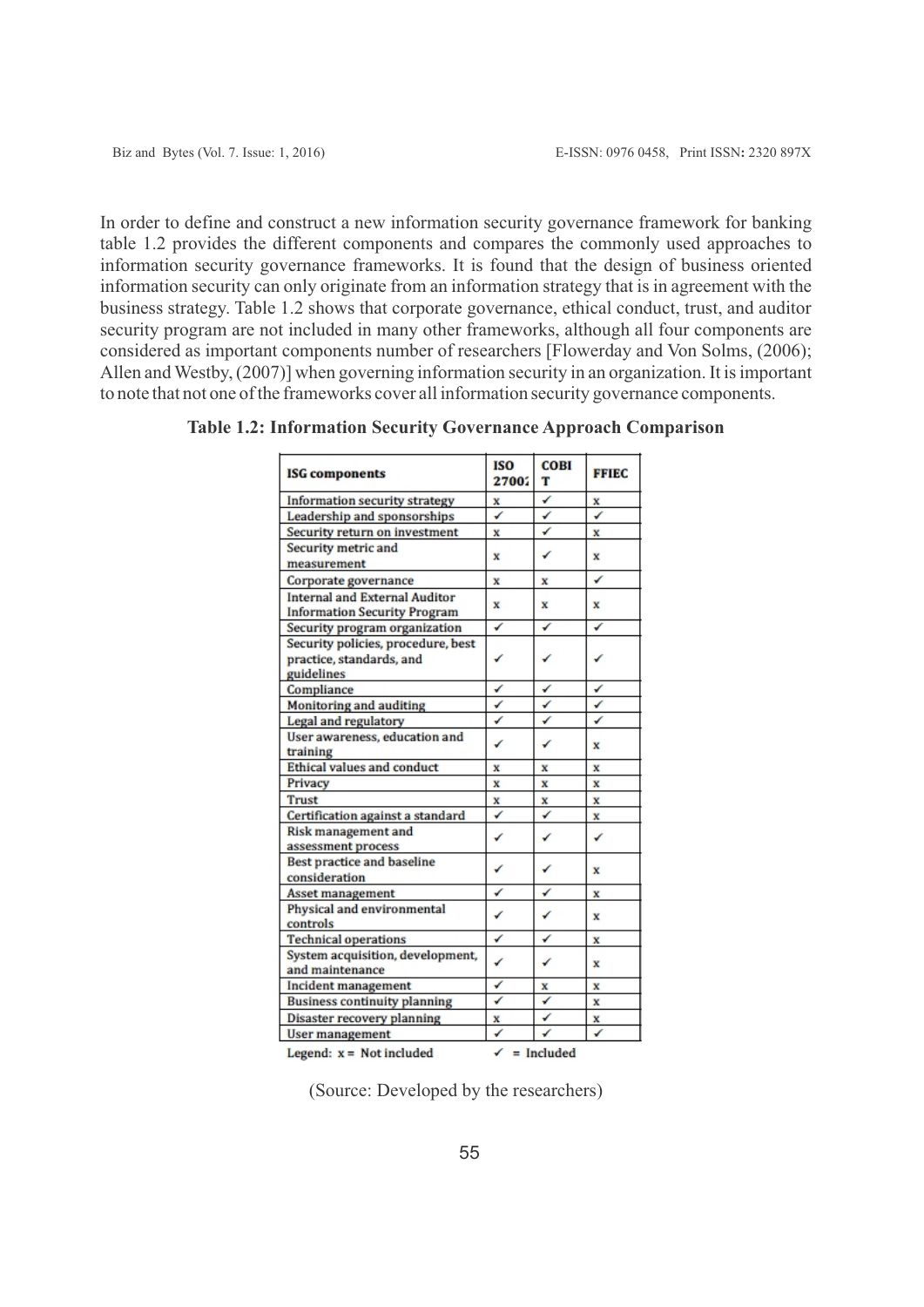Corporate information security governance should have its own place within the framework of corporate governance, beside IT governance and risk management. ISO 27002 and COBIT included technical practice security standards, which have the character of basic configuration and operation of IT systems and only indirectly affect information security (Kurt and Tentra, 2004). There are some frameworks that have been developed and widely practiced in corporate governance, but each of them has its own strengths and weaknesses. Therefore, customization is pertinent to appropriately fit with the organization's environment.

### **Proposed Information Security Governance Framework**

The initial design of the proposed ISG framework can be used as a starting point by banking sector to govern information security by developing guidelines and implementing controls to protect banking information assets from the threats identified in literature reviews. This framework is an integration of all available framework components discussed and derived from literature review. However, the suggested framework is still a general approach to information security governance program which needs to be reviewed by professionals and tested in the real banking environment. As each organization's environment is different and subject to different national and international legislation and regulations, additional components might be required, while others may not be relevant. Based on structure given by Rastogi and Von Solm (2006), the initial design of information security governance framework constructs by mapping information security components into corporate hierarchy which are strategic level, tactical and operational level and operational level. Each level of information security components and the composition thereof are discussed below.

**Strategic Level:** Strategic level refers to board of directors and senior executive management; at this level information security strategies are compiled to address a successful information security program. The information security strategy should be linked to the organizational and IT strategy to ensure that the organization's objectives are met both in the short and in the long term. This level requires executive sponsorship for information security program as well as commitment from the board and management to protect information assets, (Witty and Hallawell, 2003).

**Tactical and Operational Level:** Tactical and operational level refers to senior managers and operation managers. This level addresses user awareness; education and training as key component. But not many researchers suggest ethical conduct, trust and privacy to be included in this level. Ethical conduct, trust and privacy are key component at this level. As part of the information security governance framework, ethical conduct must be addressed by the organization to minimize the online risks. These ethical conducts preserve to employees as part of the security awareness program. The other key component proposed in this level is "trust". When implementing the information security governance framework components, management must be able to trust employees to adhere to information security policies, while employees must be able to trust management in keeping the commitment for implementing information security program. And privacy as key component in this level also an essential issue of trust when it comes to good relationships with customers, suppliers and other business partners (Tipton and Krause, 2004).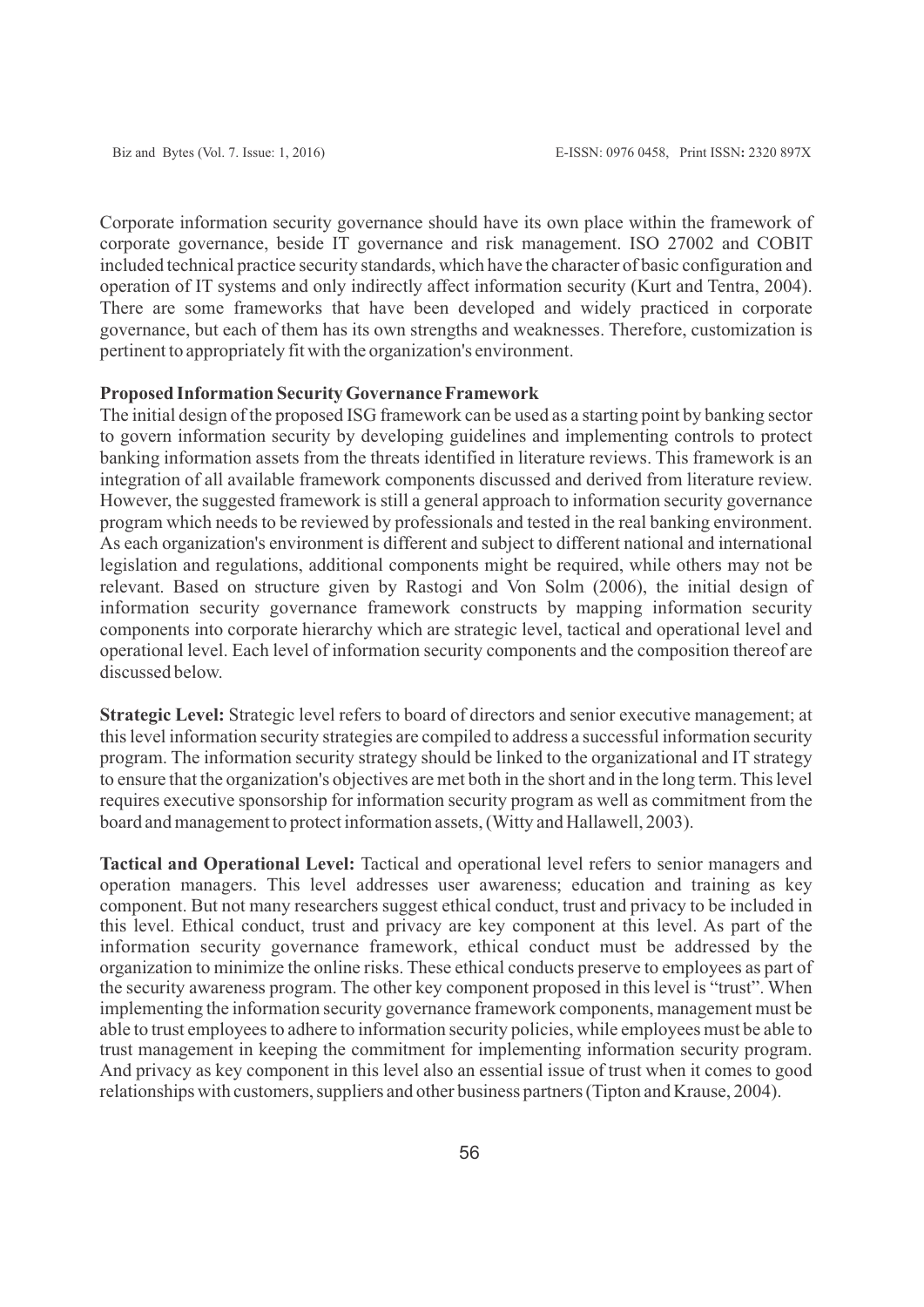

# **Figure 1.1: Initial design of proposed ISG framework**

Source: Developed by the researchers

**Technical Level:** Technical level refers to all employees. It involves the technical and physical mechanisms implemented to secure an IT environment. When implementing the security governance framework, the technology controls applicable to the organization's environment and identified risks must be implemented. These include asset management, system development requirements, incident management, technical operations such as network security, and physical, environment, business continuity controls and user management. It is essential that the technology environment be monitored on a constant basis and that the risks of technology changes in the market are addressed.

# **Conclusion**

Threat landscape has been significantly changed because attackers have developed more complicated methods to compromise authentication mechanisms and gain unauthorized access to customers' information. Phishing attacks or malware can easily steal passwords, and attacker correctly answers the challenge questions on the basis of amount of information about customer that is available online. Challenge questions generally ask things like date of birth. These types of questions are easy to answer because large amount of information is available online about customer. When we talk about social networking websites, a large number of answers to challenge questions can be easily figured out from these online resources. In today's online environment, security is vital part of financial institution system. Having a reputation for safeguarding information and the environment within which it resides enhances an organization's ability to preserve and increase market share.

A comprehensive information security governance framework is highly needed for banking information system. Some general standards and best practices have been developed such as FFIEC, COBIT, ISO 27002 and PCI data security standard, but none of them can fulfill specific and unique needs of an organization. This in-progress research is to develop a specific information security governance framework with banking environment and IT information system in mind. To this end, the framework can be used as an initial effort for bank to govern their information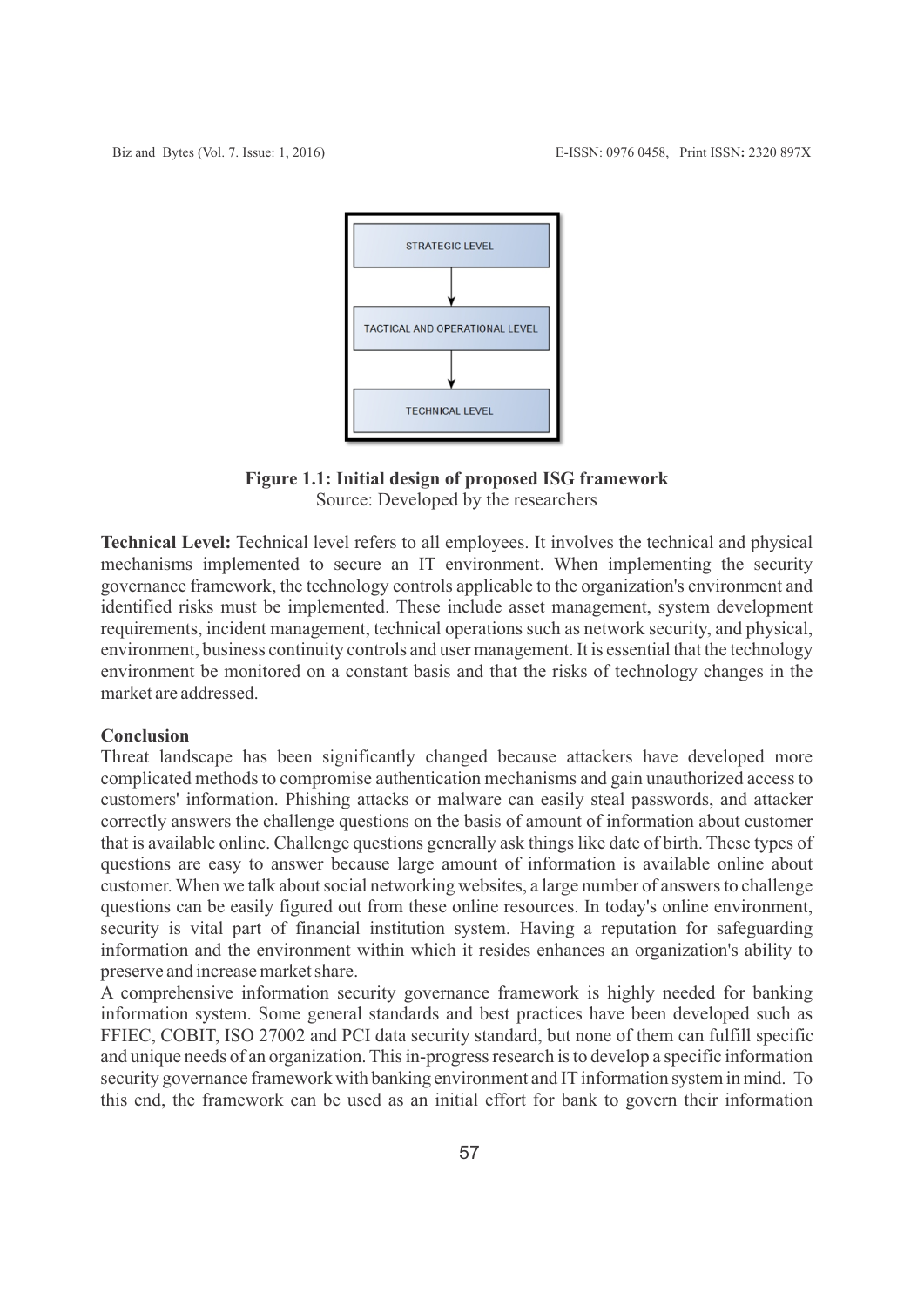security. This framework is an integration of all framework components available today. Essentially, this framework is still a general approach to information security governance program, it needs to be reviewed by professionals and comprehensively tested in the real banking environment. This study will proceed with a web-based survey to further examine the IT professional perception on information security governance framework in a newly developed country.

## **References**

- [1] Aladwani, M. (2001). Online banking: a field study of drivers, development challenges, and expectations. International Journal of Information Management, pp. 213-225.
- [2] Allen, J. H. & Westby, J. R. (2007). Governing for Enterprise Security (GES), Implementation Guide: Characteristics of Effective Security Governance1. USA: Carnegie Mellon University. 5-7
- [3] Alnsour, M. and AL-hyari, K. (2011). Internet banking and jordanian corporate customers: issues of security and trust. Journal of Internet Banking and Commerce, vol. 16, no.1. Retrieved from http://www.arraydev.com/commerce/jibc, November 2012.
- [4] Bala, M.S. and Norita, M.N. (2011). Secure E-commerce web development framework. Information Technology Journal 10(4):769–779.
- [5] Bipindra, N. C. (2013). Chinese 'hack' DRDO computers. Retrieved online at http://www.newindianexpress.com/nation/article1500336.ece, July 2014.
- [6] Dinesh, T. C.(2011). What the future of online banking authentication could be. Retrieved from www.infosys.com/finacle, July 2014.
- [7] Dixit, N. and Datta, S. K. (2010). Acceptance of E-banking among adult customers: an empirical investigation in India. Journal of Internet Banking and Commerce, August 2010, vol. 15, no.2. Retrieved from http://www.arraydev.com/commerce/jibc, November 2012.
- [8] Finkle, J. And Henry D. (2013). Target hackers stole encrypted bank PINs. Retrieved online at http://www.reuters.com/article/2013/12/24/us-target-databreachidUSBRE9BN0L220131224, August 2014.
- [9] Fitzergelad, K. (2004). An Investigation into people's perceptions of online banking. R e t r i e v e d f r o m http://staffweb.itsligo.ie/staff/eward/ebus%200203/Discussion%20topics/Online% 20Banking.ht, March 2011.
- [10] Flowerday, S. & Solms, R. V. (2006). Trust an Element of Information Security Security and Privacy in Dynamic Environments. IFIP/SEC2005; Boston: Kluwer Academic Publishers, 87–97.
- [11] Gurung, V. (2014). Latest Cyber Crime Reports of India. Retrieved online at http://www.cyberkendra.com/2014/07/latest-cyber-crime-reports-of india.html#.U\_aF\_8WSySo, July 2014.
- [12] Harris, S. (2006). "Information Security Governance Guide". Retrieved online at www.SearchSecurity.com, June 2013.